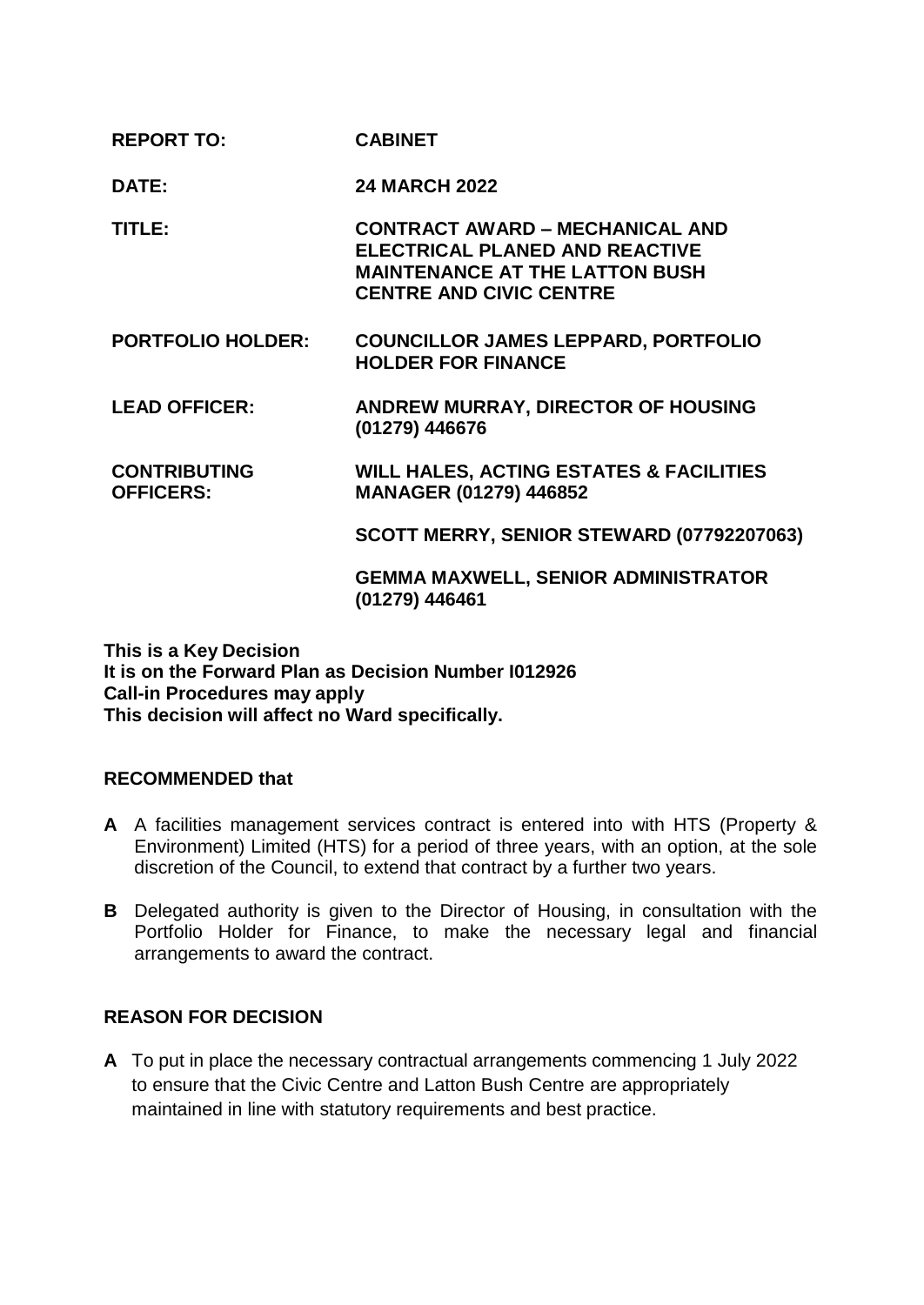# **BACKGROUND**

- 1. In July 2018 a Facilities Management (FM) services contract was entered into with HTS to provide mechanical and electrical (M&E) planned and reactive maintenance services at the Civic Centre and Latton Bush Centre. That contract was extended for one year and is now due to expire 30 June 2022. Services under that existing contract include, but are not limited to:
	- a) Planned maintenance;
	- b) Lightning conductors testing and maintenance;
	- c) PAT testing;
	- d) Provision of fire extinguishers, maintenance and testing;
	- e) Provision of security alarms maintenance and testing;
	- f) Provision of automatic doors, maintenance and servicing;
	- g) Reactive repairs and maintenance;
	- h) Statutory testing.

### **ISSUES/PROPSALS**

- 2. In anticipation of the existing contractual arrangement expiring a formal performance review has been carried out to confirm value for money, following which, on the Council's invitation HTS have submitted a new 'business case' proposal for the delivery of the services from 1 July 2022.
- 3. HTS's business case submission has been evaluated by officers who have concluded that:
	- a) HTS hold the required qualifications and have the relevant experience and capacity to deliver the services; and
	- b) HTS's proposed pricing structure represents lawful and proper value for money.
- 4. It is also noted that under the existing FM services contract, the services have been provided to the satisfaction of the Council.
- 5. The proposed contract term is three years commencing 1 July 2022, with an option, at the Council's discretion, to extend for a further two years. Under the proposed contract it is intended that additional similar M&E works and services may be awarded at the sole discretion of the Council, subject to a value for money assessment being carried out. Where appropriate, the Council may market-test or benchmark reactive maintenance services to demonstrate best value.
- 6. The contract value under the proposed new agreement is £85,520.40pa, with an annual uplift aligned with inflation, plus additional costs for reactive maintenance to the extent that this may be required. The proposed form of agreement is the JCT Measured Term Contract 2016 as amended by Harlow Council.